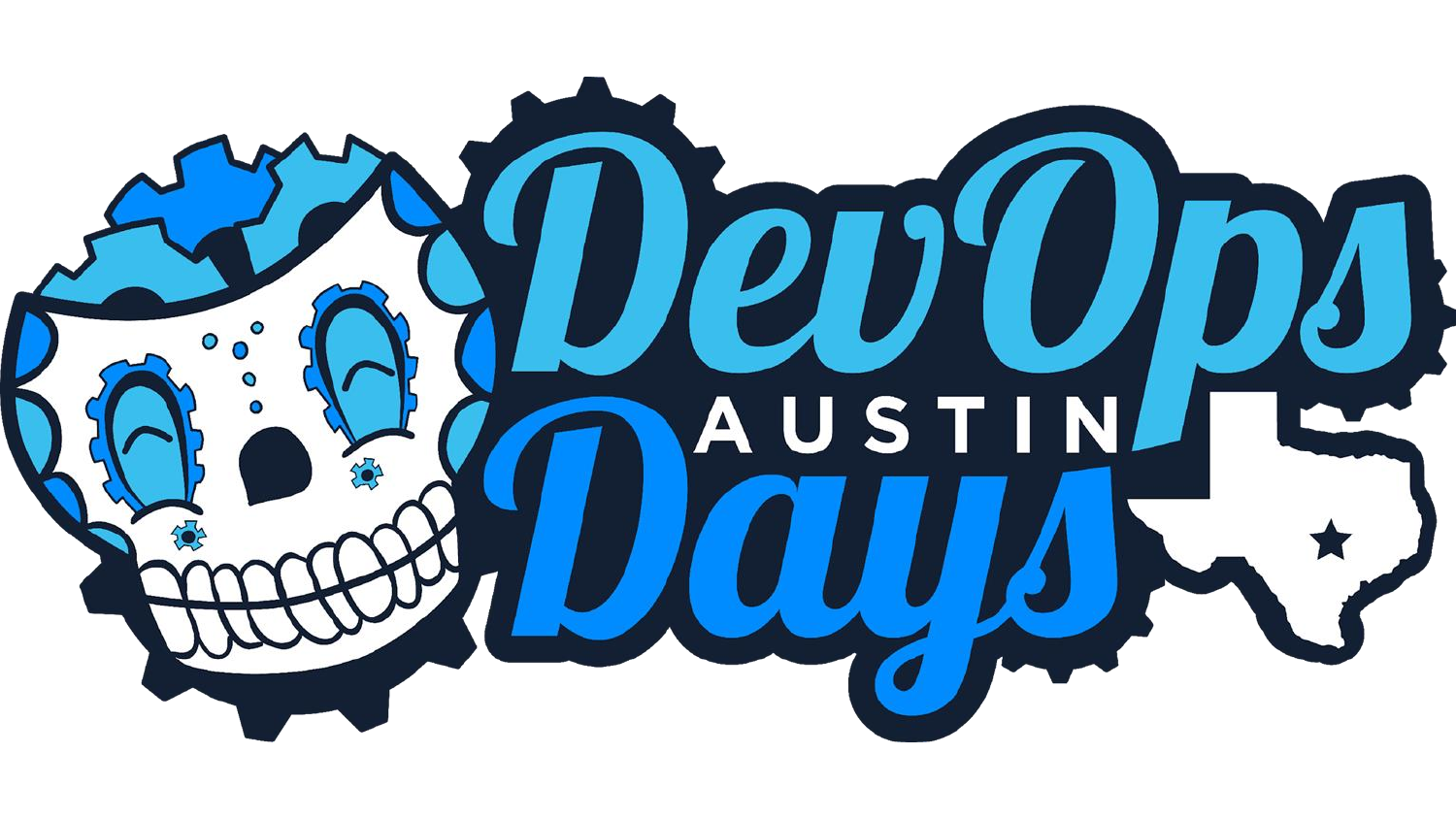## Attendee Feedback (62 NPS, 50 responses)

- Overall experience 50% excellent, 40% very good
- How organized 54% extremely, 38% very
- Friendliness 84% extremely, 10% very
- How much info you get 38% all, 54% most
- Food quality 28% excellent, 50% good, 22% ok
- Venue quality 50% very high, 38% high
- Happy hour 54% didn't go, 28% excellent, 12% very good
- 84% likely to return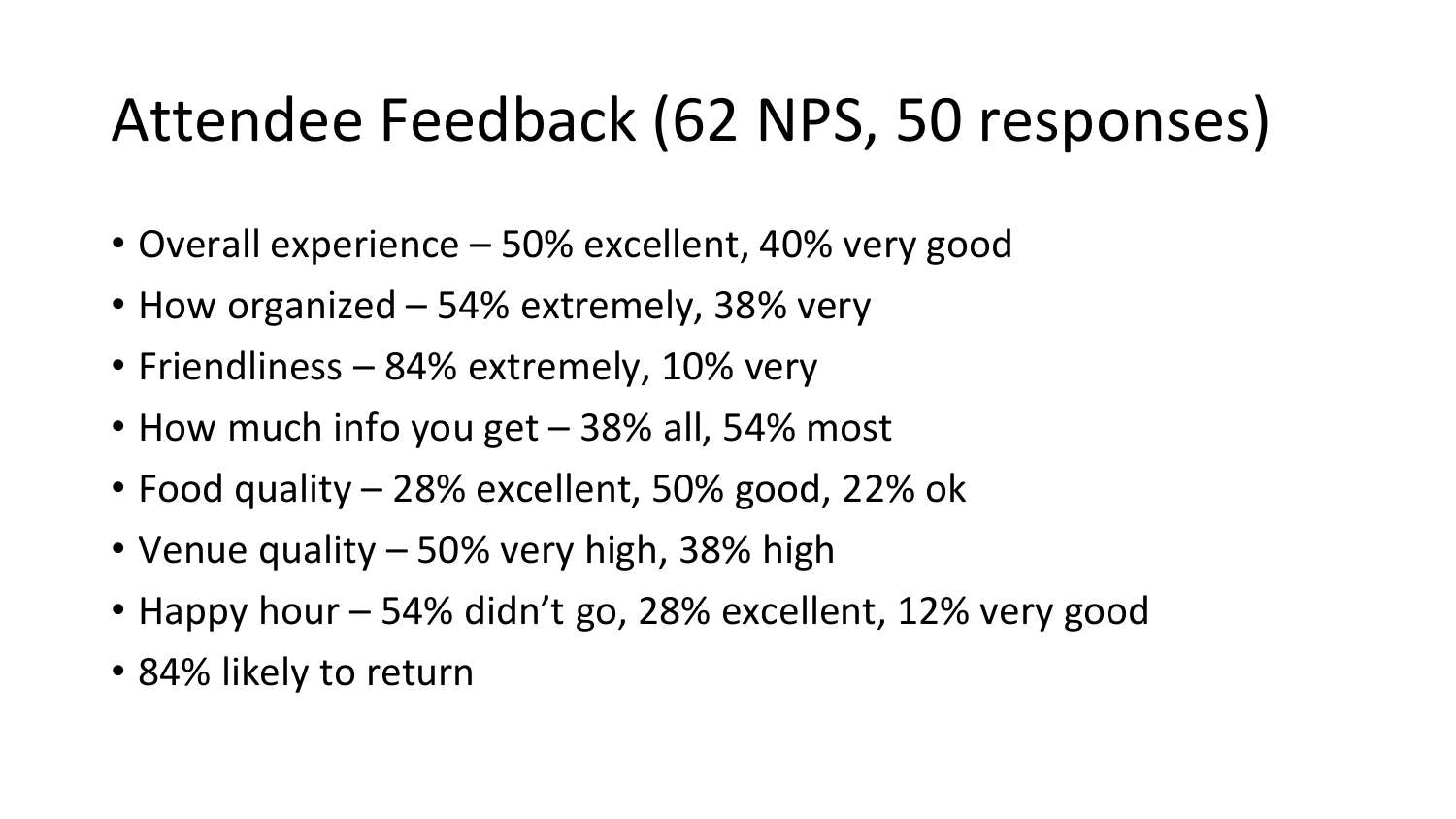#### How would you rate the quality of the keynotes?

Answered: 50 Skipped: 0



How would you rate the quality of the openspaces?

Answered: 50 Skipped: 0



#### How would you rate the quality of the Conversation style talks?

Answered: 49 Skipped: 1



How would you rate the quality of the talks?

Answered: 50 Skipped: 0

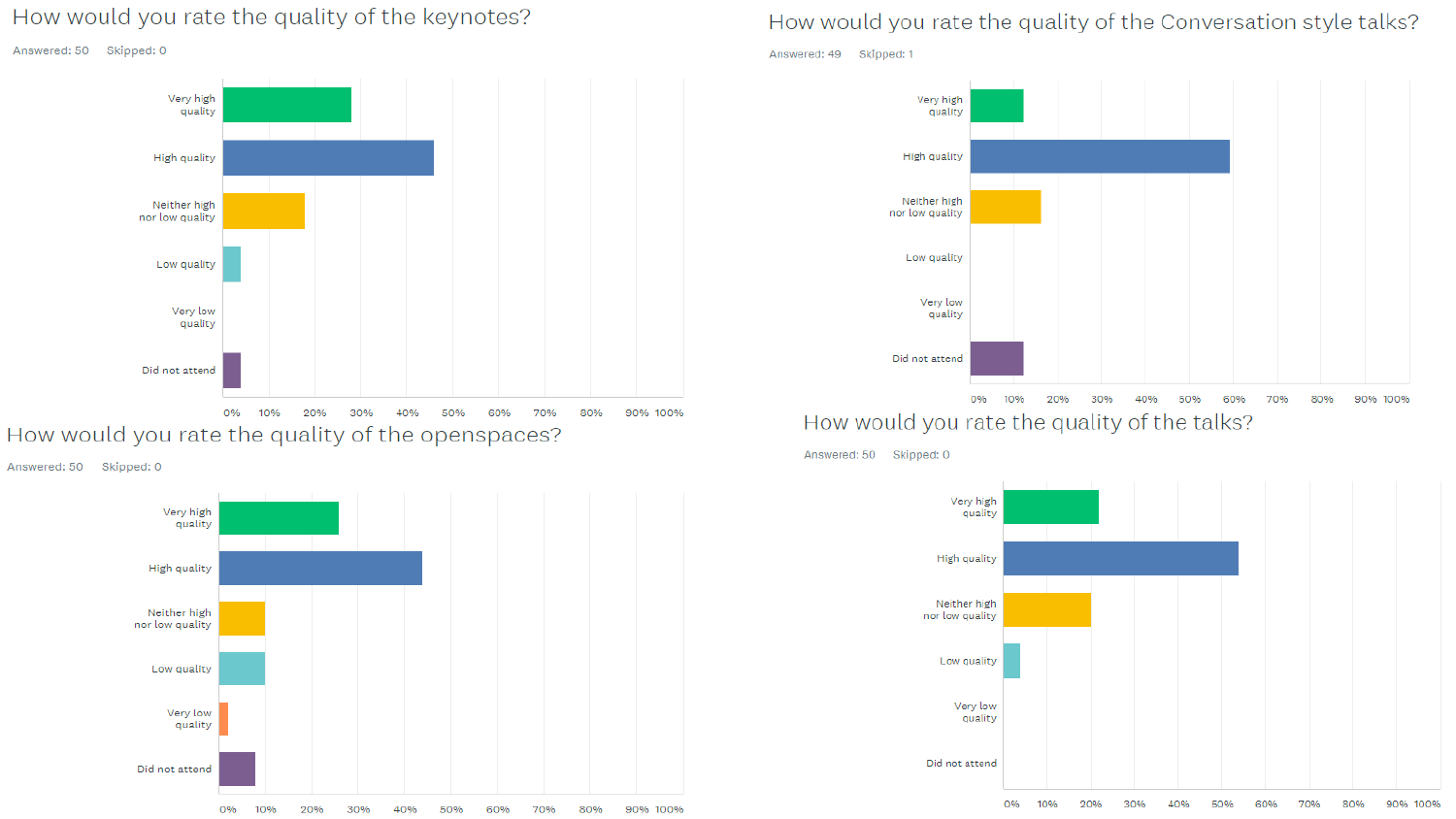#### "Informative, laid back, friendly, humorous event. My favorite conference for a couple of years now."

Like:

- Open spaces x9
- Speakers/talks x8 (inc. diversity)
- Culture/Atmosphere x5
- Community/People x5
- Ignites x4
- Vendors x2
- Trivia x2
- Limited size/venue x2
- Food x2
- Tshirts/swag x2
- Hallway track x2
- Happy Hour
- Paytalk
- Keynotes

Dislike:

- Nothing, great job x10
- Travel/parking/handicap parking, seating x6
- Talks not "in depth" enough or "below par" or<br>"I already did that" or "variable quality" or<br>"topic diversity" or "too much kube" x6
- We want BBQ /better lunch/better vegan x4
- Some openspaces/Left talks full to capacity x3
- Openspaces make me socialize/define openspaces ahead of time/openspaces/sponsors dominating openspaces x4
- Getting off schedule x2
- Vendors/"Vendor swag was meh" x2
- More days
- Keynotes weak
- Talk blurbs deceptive
- Loudness/obstructed sightline x2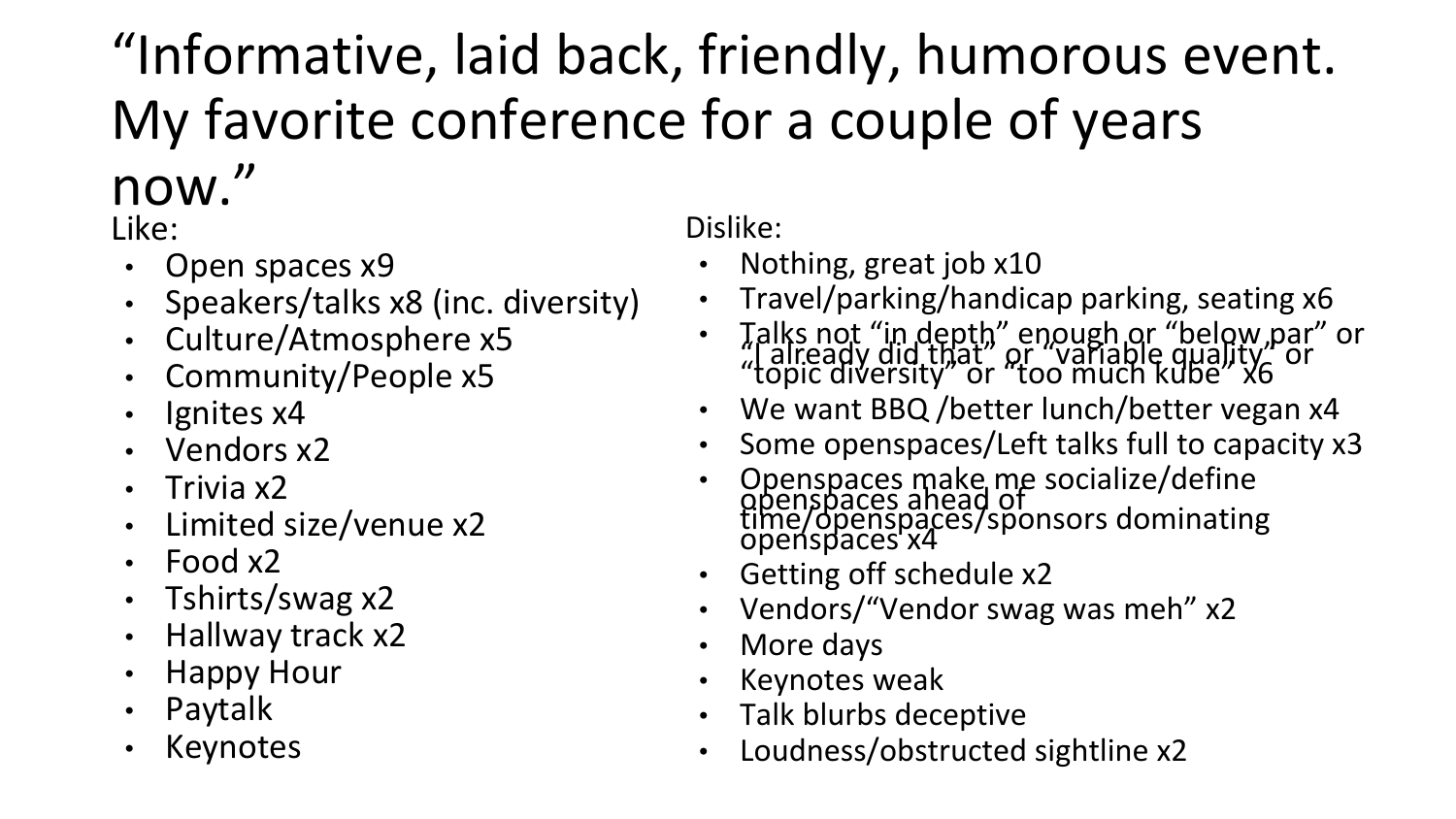# Organizer Feedback (88 NPS, 8 responses)

- Experience 50% excellent, 25% very good
- Organized 50% very, 25% extremely, 25% somewhat
- Friendly 75% extremely, 12.5% very, 12.5% somewhat
- How much info you get 62.5% all, 37.5% most
- Time spent 62.5% just right, 12.5% little long, 12.5% little short, 12.5% way too short
- 93% likely to return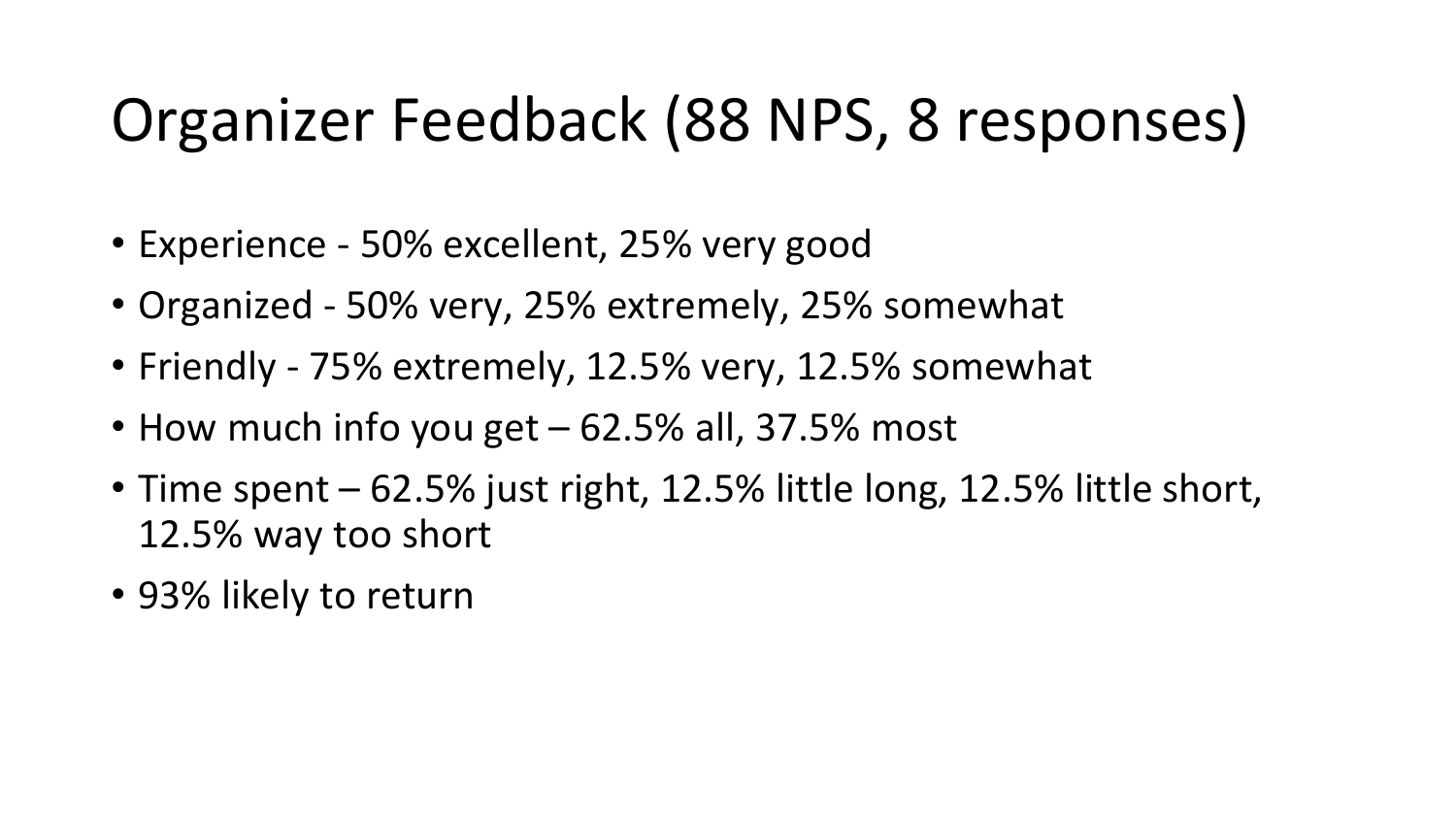"Just to say how much I enjoy working with the crew and watching it all come together to put on a great event for the community. I get a lot out of doing it each year and see my contribution as an important way to give back."

#### Like:

- Inclusion x2
- Working together x3
- Give back x2
- Time balance
- Standup
- Experimentation
- Sponsors back

Dislike:

- Looking for problems
- Some stressing out
- Speaker selection/notification & schedule not set till late
- Need documentation
- Herding cats
- Standups dwell on certain areas
- No role day of event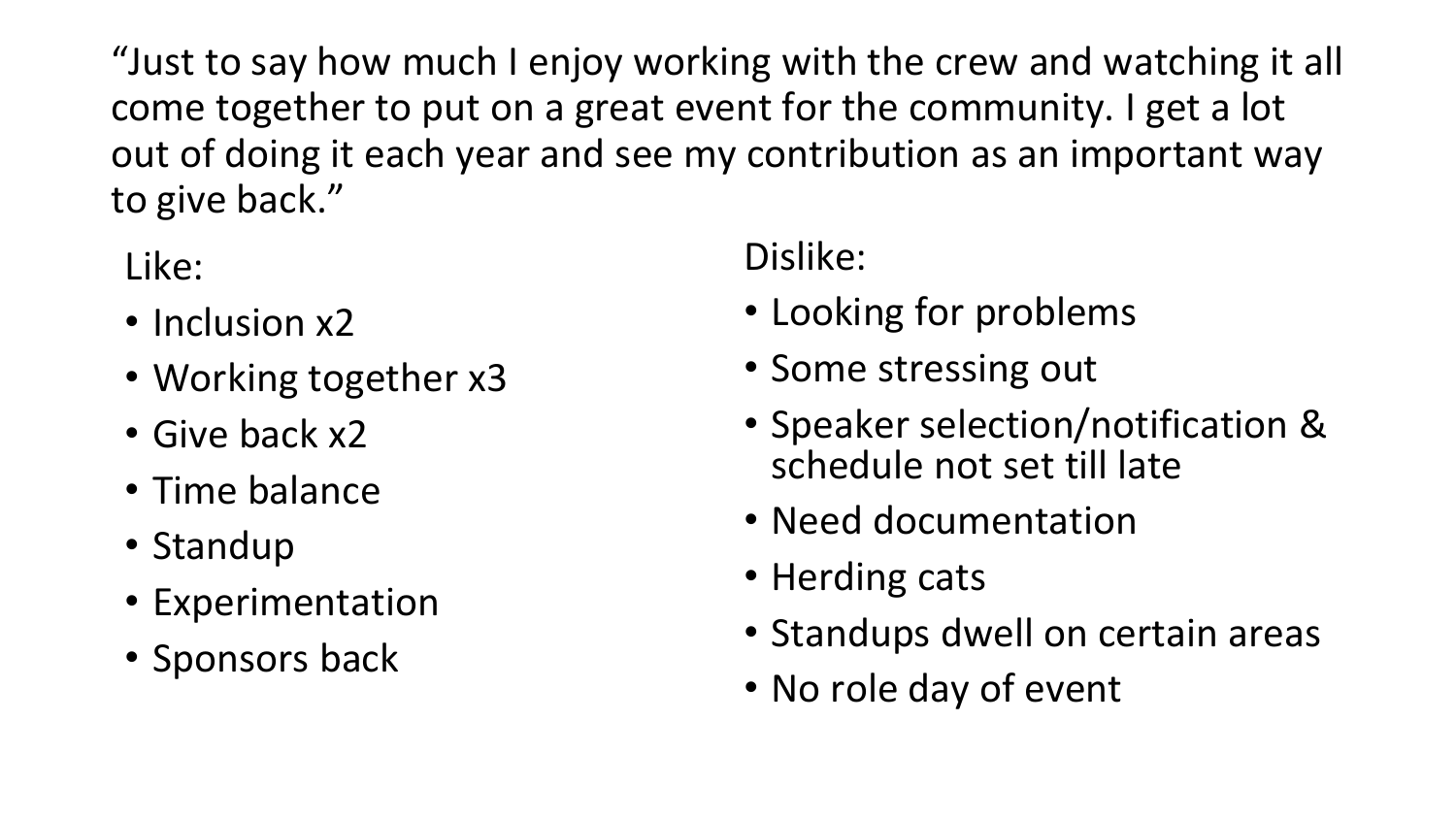### Speaker Feedback (90 NPS, 10 responses)

- Experience 50% excellent, 50% very good
- Organization 40% extremely, 50% very
- Friendliness 90% extremely, 10% very
- How much info you get 60% all, 40% most
- How was your talk received 20% excellent, 60% very well, 20% well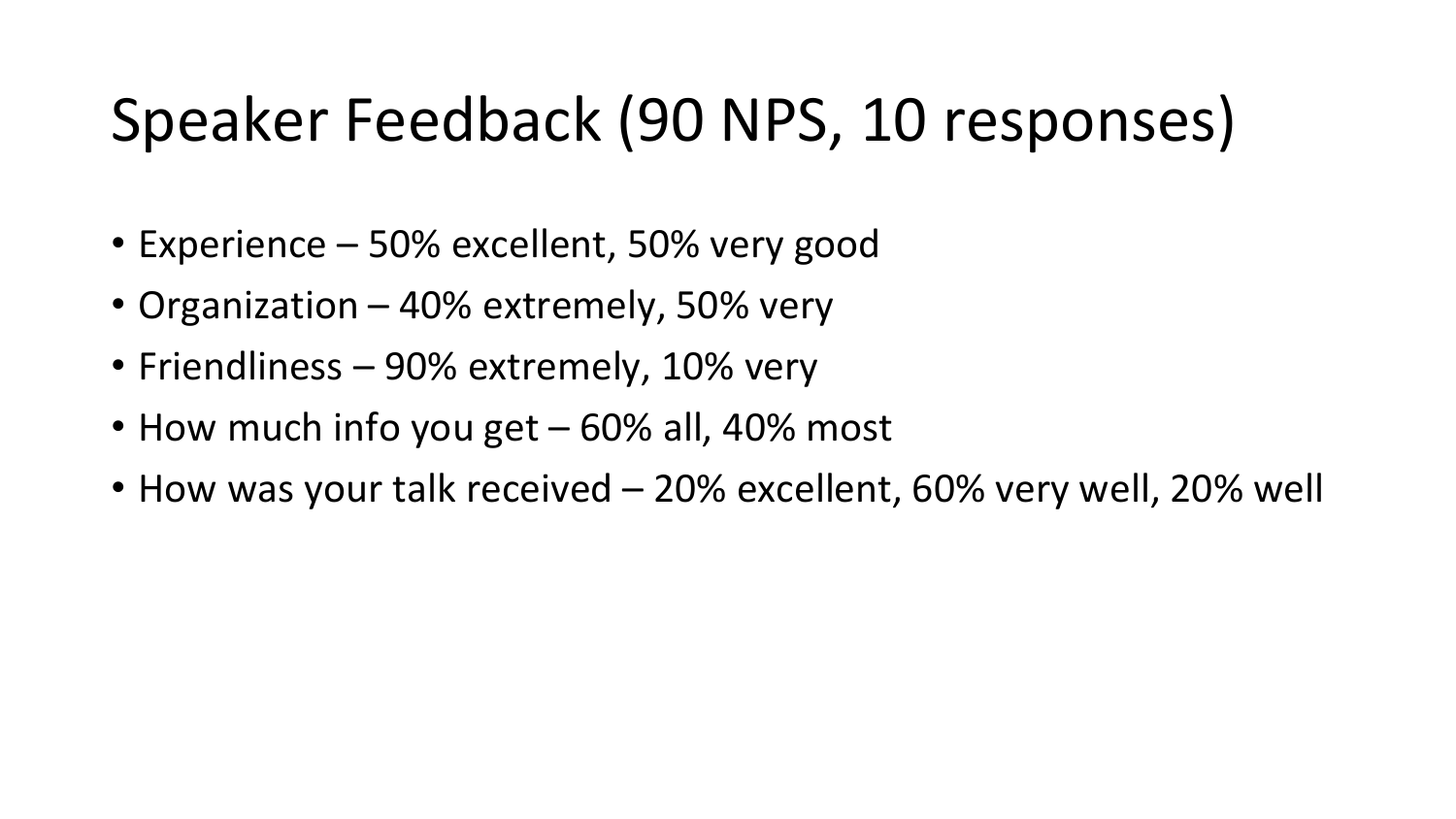"Everyone was really positive; welcoming, lowpressure environment."

Like:

- No tech problems/helpful techs/setup organized x4
- Supportive/welcoming x3
- Engaged audience x3
- Venue x2
- Dinner/swag
- Ignite's a good starter format

Dislike:

- Chromebook support
- Schedule slippage
- Openspace competition with Conversations
- Late info
- No screen I could see
- Not sure how loud I was
- Paying to park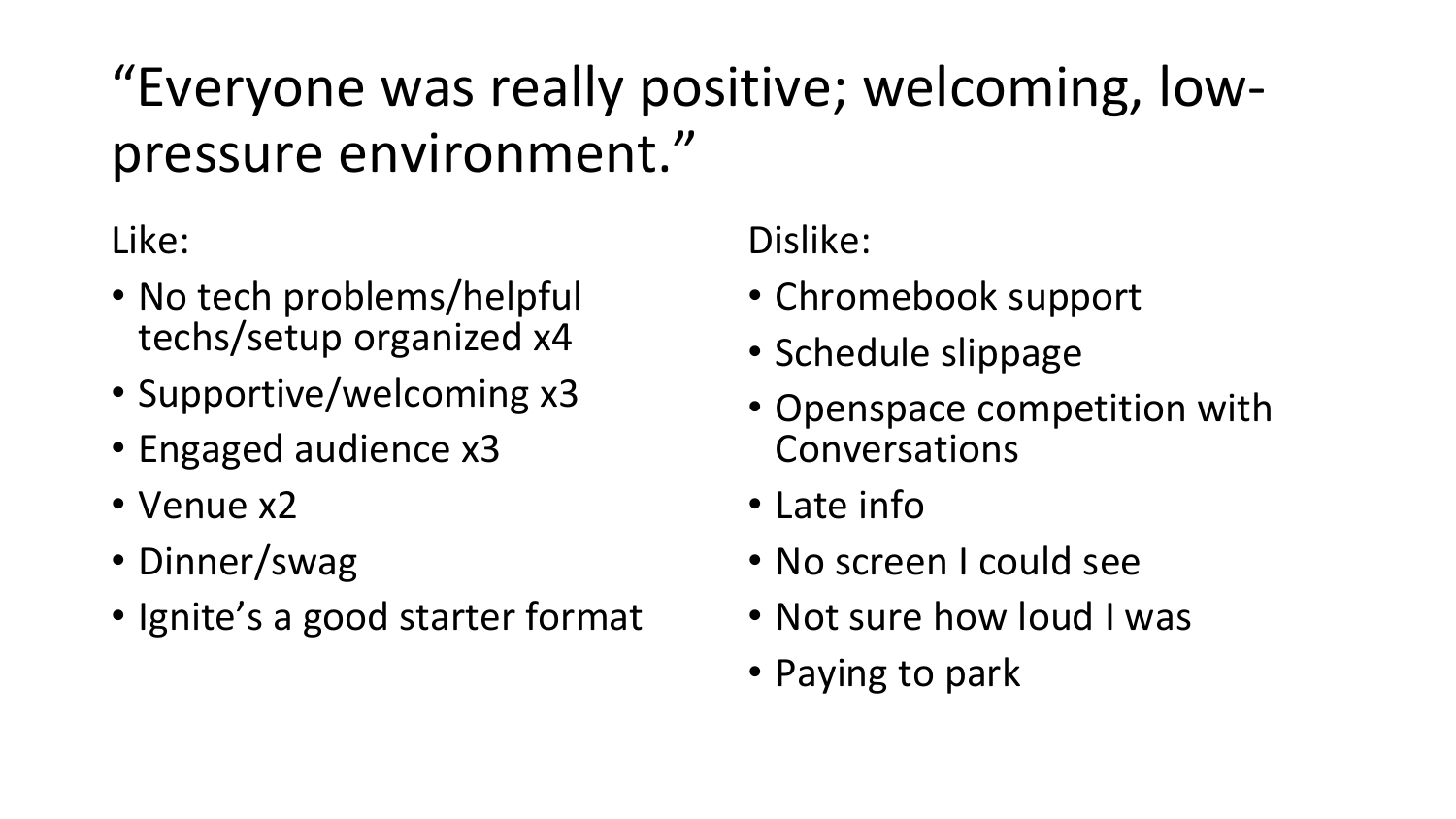# Sponsor Feedback (60 NPS, 10 responses)

- Purchaser 40%, working attendee 50%, corp attendee 10%
- Experience 70% excellent, 20% very good, 10% good
- Liked: "Always a great event excellent sessions, great opportunities to meet with customers and prospects." Vendor area good. Friendly people and networking.
- Disliked: Platinums were upstairs. Water bottles ran out. We want badge scanners. No day before setup. Only 1 minute blurb. Schedule off track. When will courtesy shipping be picked up.
- "A++ highly recommend, etc. Y'all did a bang-up job putting this together, and the community is certainly a testament to your hard work and continuous efforts. I've told everyone at HQ that we need to learn from you."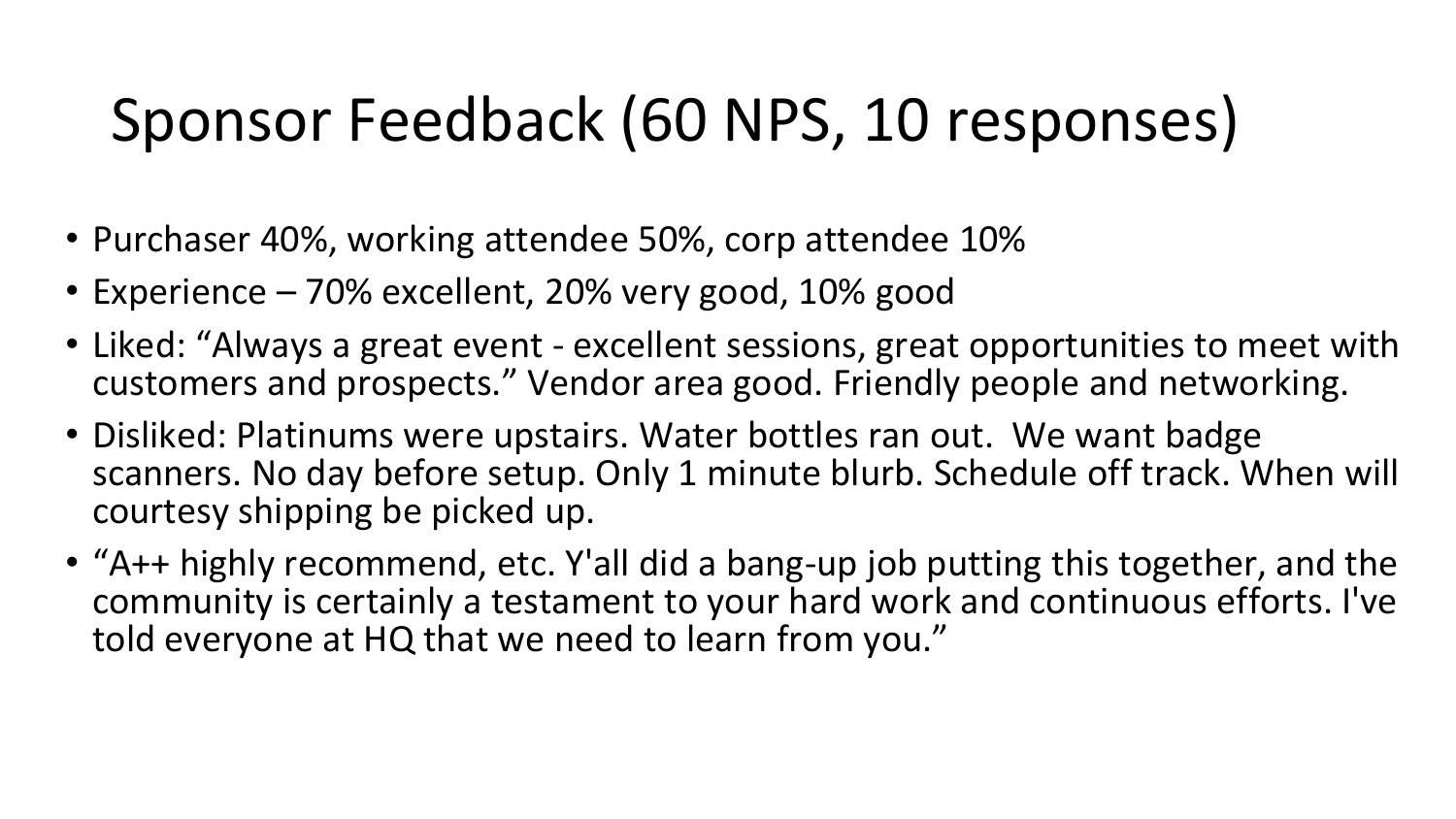# Volunteer Feedback (94 NPS, 17 responses)

- Experience: 72.7% excellent, 27.78% very good
- Organization: 33.3% excellent, 55.56% very, 11.11 somewhat
- Friendliness: 88.9% extremely, 11.1% very
- How much info you get 55.6% all, 38.9% most, 5.6% some
- How much time you spend 83% about right, 11% too much, 6% too little
- 93% likely to return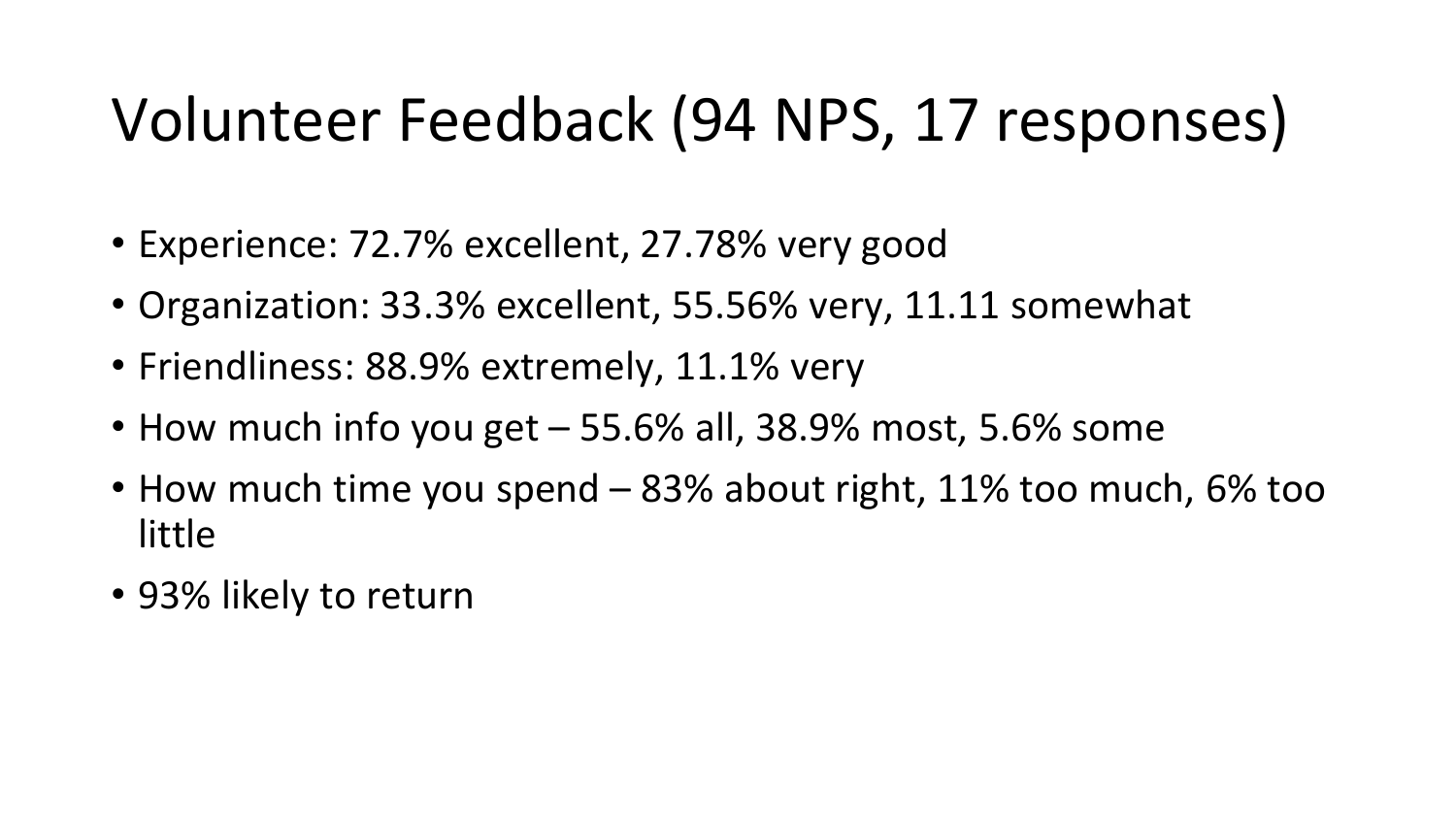### Recruiter Feedback (-50 NPS, 2 responses)

- Experience 100% good
- Casual, good people
- trivia was competing and the people i knew that were there had already left for the day once i got there, we were all in the same place tucked away - i wonder if it was intimidating still to walk over.
- The setup for the recruiting tables was far off to the side of the main event. Most people I don't think realized we were even there, so traffic was low most of the time.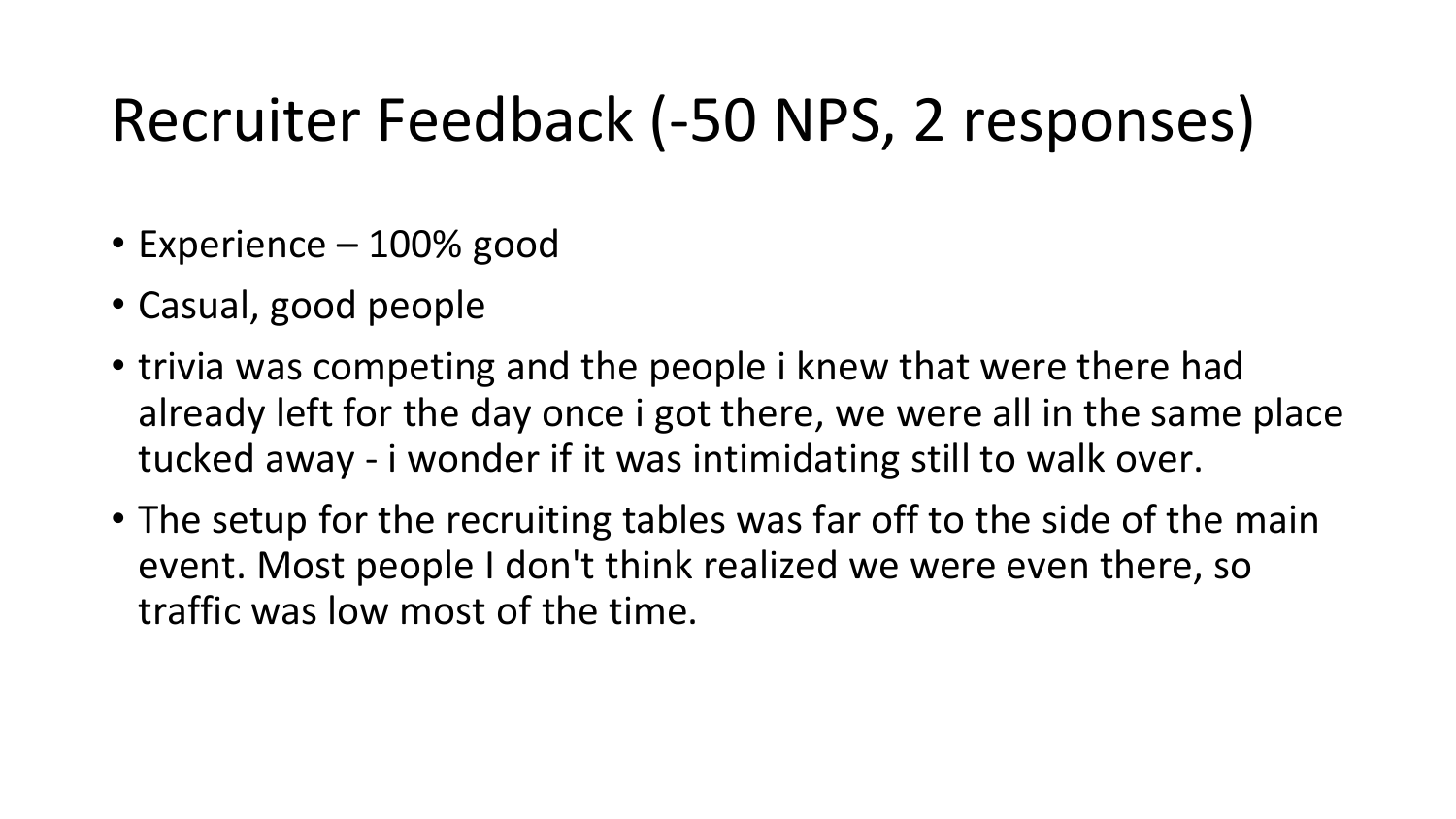# Org/Vol Suggestions

- Explain/demo openspaces better
- AV: confidence screens, visible timer. Better feedback that they're doing good/not good audio wise. Neutral background behind them.
- AV: Backup laptop for bad speaker devices, newer adapters, remote cameras
- AV: docs, labels
- Breakfast: OJ, non-dairy creamer
- Need more pins
- Do better with openspace suite names/numbers/whatever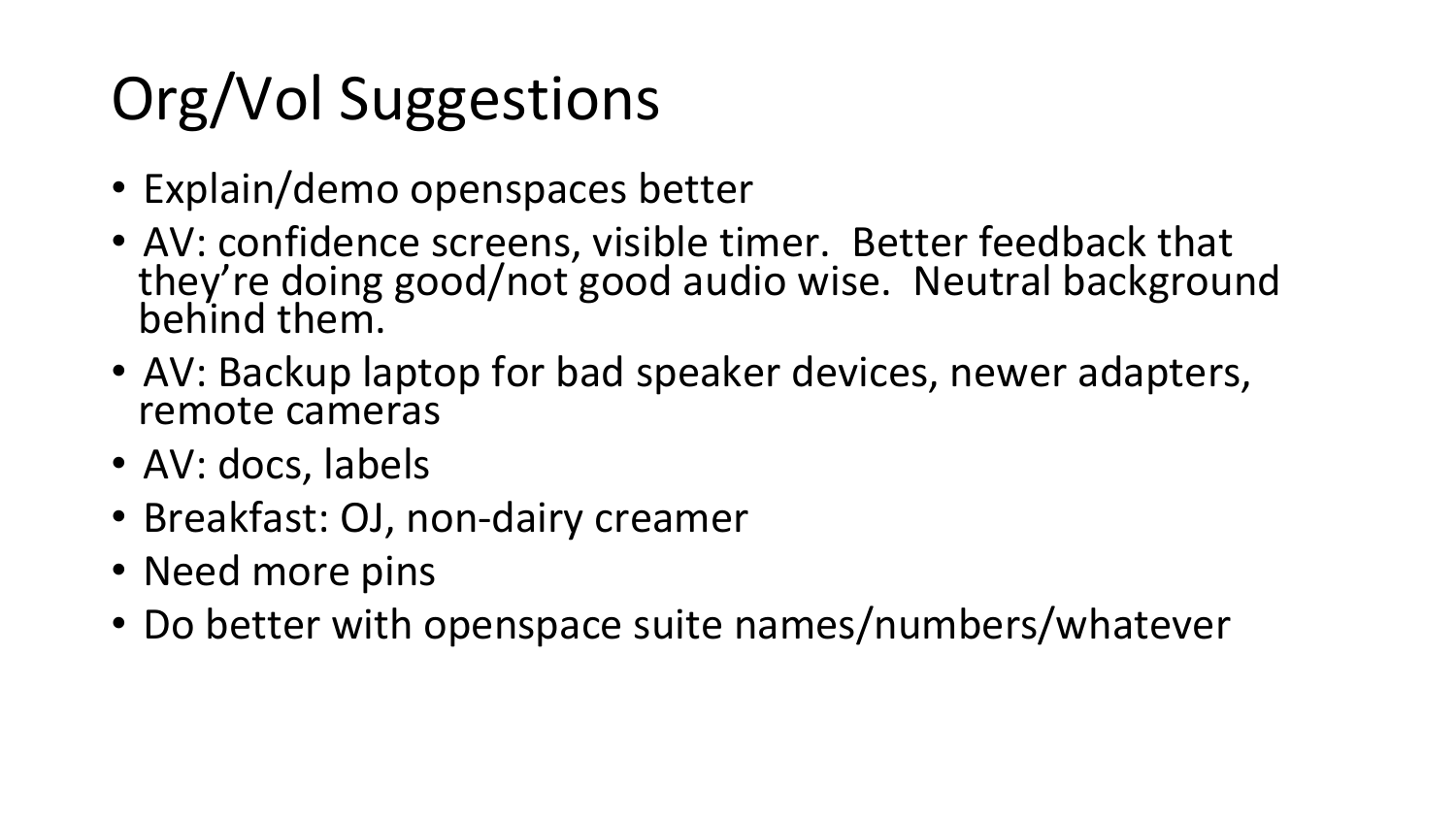# Org/Vol Suggestions

- Donate shirts, donate lunches
- Registration should have sponsor info
- Colored lanyards or something to ID classes of attendee
- Slides in advance or something
- More better wifi
- Assign vol jobs by slot not time because schedule shifts